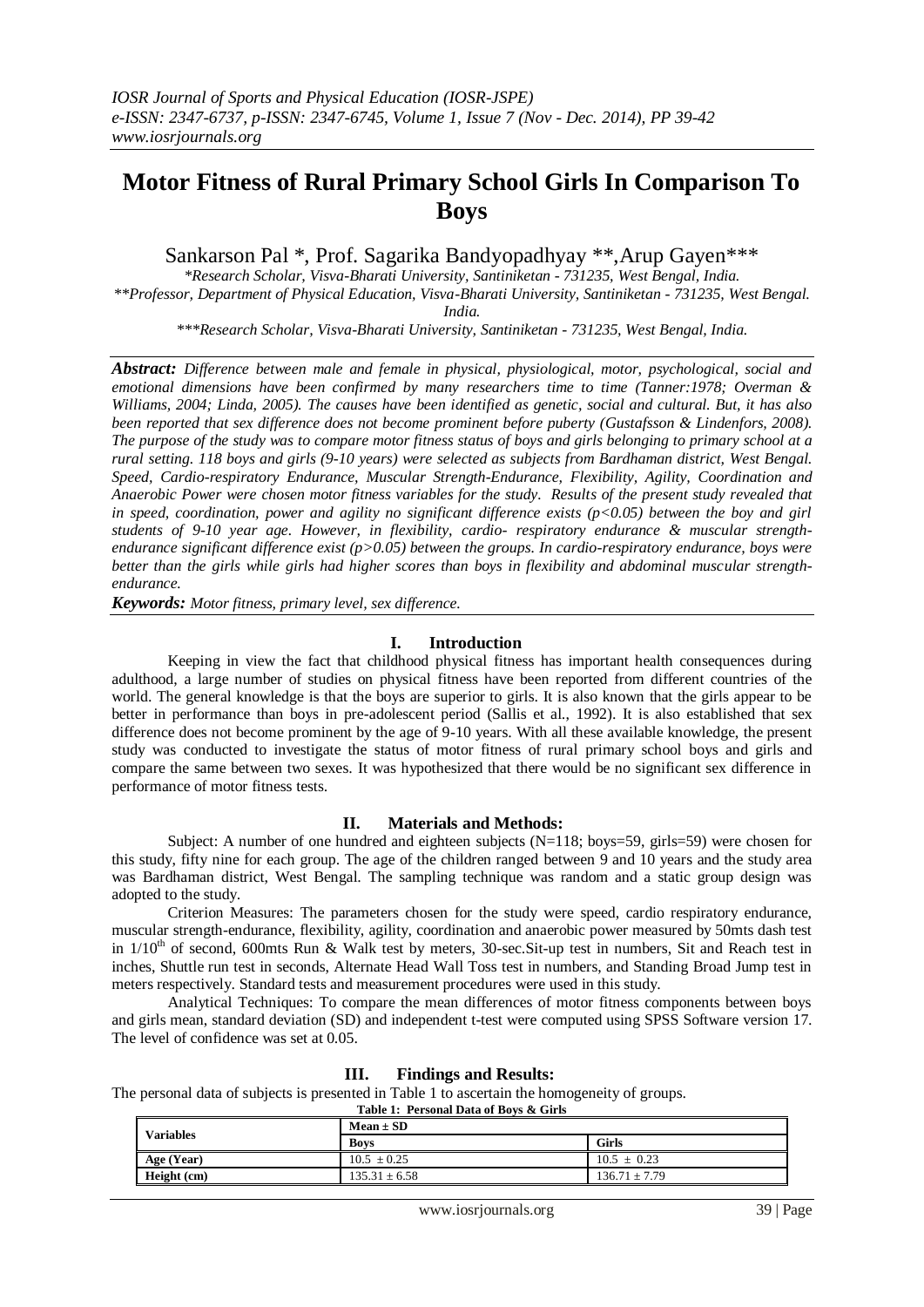| $-$<br>Weight<br>. н.<br>$\mathbf{v}$ | $\overline{\phantom{a}}$<br>25.20<br>+.სი<br><b>__</b> | 26.87<br>0.10<br><u>—</u> |
|---------------------------------------|--------------------------------------------------------|---------------------------|

The findings pertaining to mean; standard deviation and mean difference between boys and girls on the selected motor fitness components has been presented in table 2.

| <b>Variables</b>                                    | $(Mean \pm SD)$  |                  | <b>Mean Diff.</b> | t-Value   | <b>Table Value</b> |  |
|-----------------------------------------------------|------------------|------------------|-------------------|-----------|--------------------|--|
|                                                     | <b>Boys</b>      | <b>Girls</b>     |                   |           |                    |  |
| Speed (sec)                                         | $9.35 \pm 0.97$  | $9.46 \pm 0.88$  | 0.11              | 0.64      |                    |  |
| Cardio Respiratory Endurance (min)                  | $2.76 \pm 0.51$  | $3.24 \pm 1.31$  | 0.47              | $2.60**$  |                    |  |
| Abdominal<br>Muscular<br>Strength<br>Endurance (no) | $10.02 \pm 4.43$ | $13.71 + 6.65$   | 3.69              | $3.55***$ |                    |  |
| Flexibility (inch)                                  | $7.85 \pm 2.18$  | $10.14 + 2.43$   | 2.29              | $5.38***$ | 1.98               |  |
| Agility (sec)                                       | $12.46 \pm 0.72$ | $12.49 \pm 0.70$ | 0.03              | 0.25      |                    |  |
| Co-ordination (no)                                  | $18.27 \pm 5.88$ | $16.63 \pm 7.49$ | 1.64              | 1.33      |                    |  |
| Anaerobic Power (mts)                               | $1.35 \pm 0.23$  | $1.39 \pm 0.24$  | 0.04              | 0.87      |                    |  |

|  | Table 2: Mean Difference of selected Components Between Two Groups |  |  |  |  |
|--|--------------------------------------------------------------------|--|--|--|--|
|--|--------------------------------------------------------------------|--|--|--|--|

**\*Significant at 0.05 levels**

**\*\* Lower the score, better the performance**

**\*\*\*Higher the score, better the performance**

Table 2 shows that the mean value of selected motor fitness components namely Speed, Cardio-Respiratory Endurance, Muscular Strength Endurance, Flexibility, Agility, Coordination and Anaerobic Power of boys and girls were  $9.35 \pm 0.97$  sec &  $9.46 \pm 0.88$  sec;  $2.76 \pm 0.51$  min &  $3.24 \pm 1.31$  min;  $10.02 \pm 4.43$ times & 13.71  $\pm$  6.65 times; 7.85  $\pm$  2.18 inch &10.14  $\pm$  2.43inch; 12.46  $\pm$  0.72 sec & 12.49  $\pm$  0.70 sec; 18.27  $\pm$ 5.88 times  $&16.63 \pm 7.49$ ;  $1.35 \pm 0.23$  mts  $&1.39 \pm 0.24$  mt respectively.

It was also evident that there were significant difference between boys and girls on Cardio Respiratory Endurance, Muscular Strength Endurance and Flexibility and insignificant difference on Speed, Agility, Coordination and Anaerobic Power.

The graphical representation of selected physical fitness components of boys and girls has been presented in figures 1; 2; 3; 4  $&$  5 respectively.

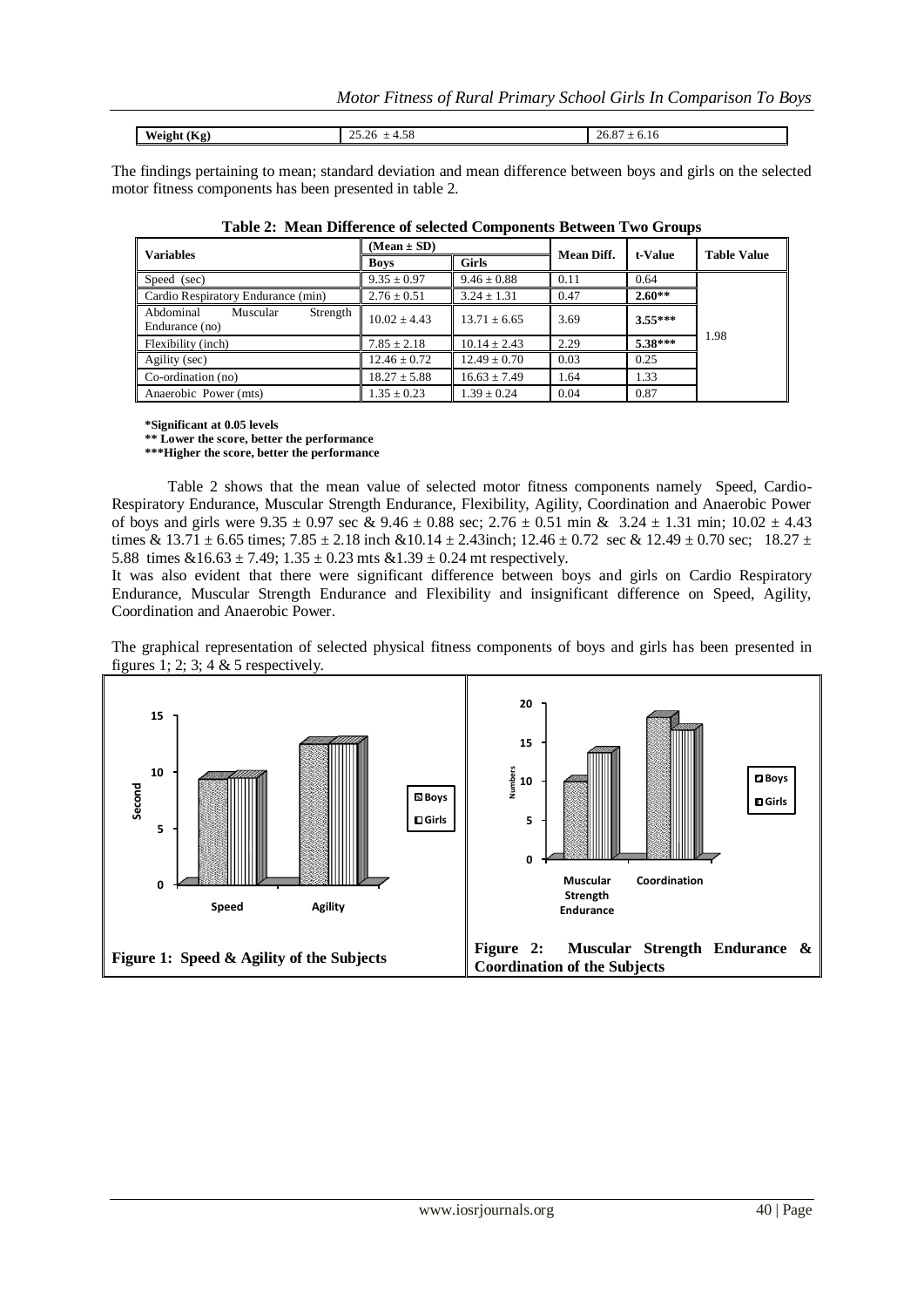

## **IV. Discussion:**

The results of the present study indicated that in Cardio-respiratory endurance, the boys were significantly better performers than the girls. This might be due to the reason that girl children are least engaged in enduring activities at home or in school and also least prone to run spontaneously. However, the boys are exposed to play enduring games like football from childhood in Bengal. However, the girls showed superiority in abdominal muscular strength-endurance and flexibility in this study might be due to their life-style activities in rural set up and bent towards limited games in school.

In Speed, Agility, Coordination and Anaerobic Power there were no significant difference found between the primary school boys and girls ranging the age 9-10 years in present study. This might be due to the reason of the life style activities and at the same time opportunities of exposure of girls in school set-up through participation in small area Physical Education programmes along with boys.

The results of this study corroborate with Thomas, Jerry R. (1985) who worked on running speed of elementary school children and concluded that the boys and girls were similar in running speed at ages 6 and 7. Robson and Uppal (1981) also observed that in standing broad jump and agility there was no significant difference in performance between boys and girls.

However, the result of this study is in controversy with Gallahue (1982) who reported from Frederick (1977) that boys out-performed the girls in standing long jump at all age levels. The study of Keogh (1965) also reported that there were some differences between boys and girls in the performance of standing long jump between 6 and 12 years. According to Jensen and Fisher (1979) girls were slightly more agile than boys during the years before puberty.

Again in flexibility and muscular strength-endurance, present study observed that the girls were significantly better than the boys. This was in agreement with the studies of Jensen and Fisher (1979) who